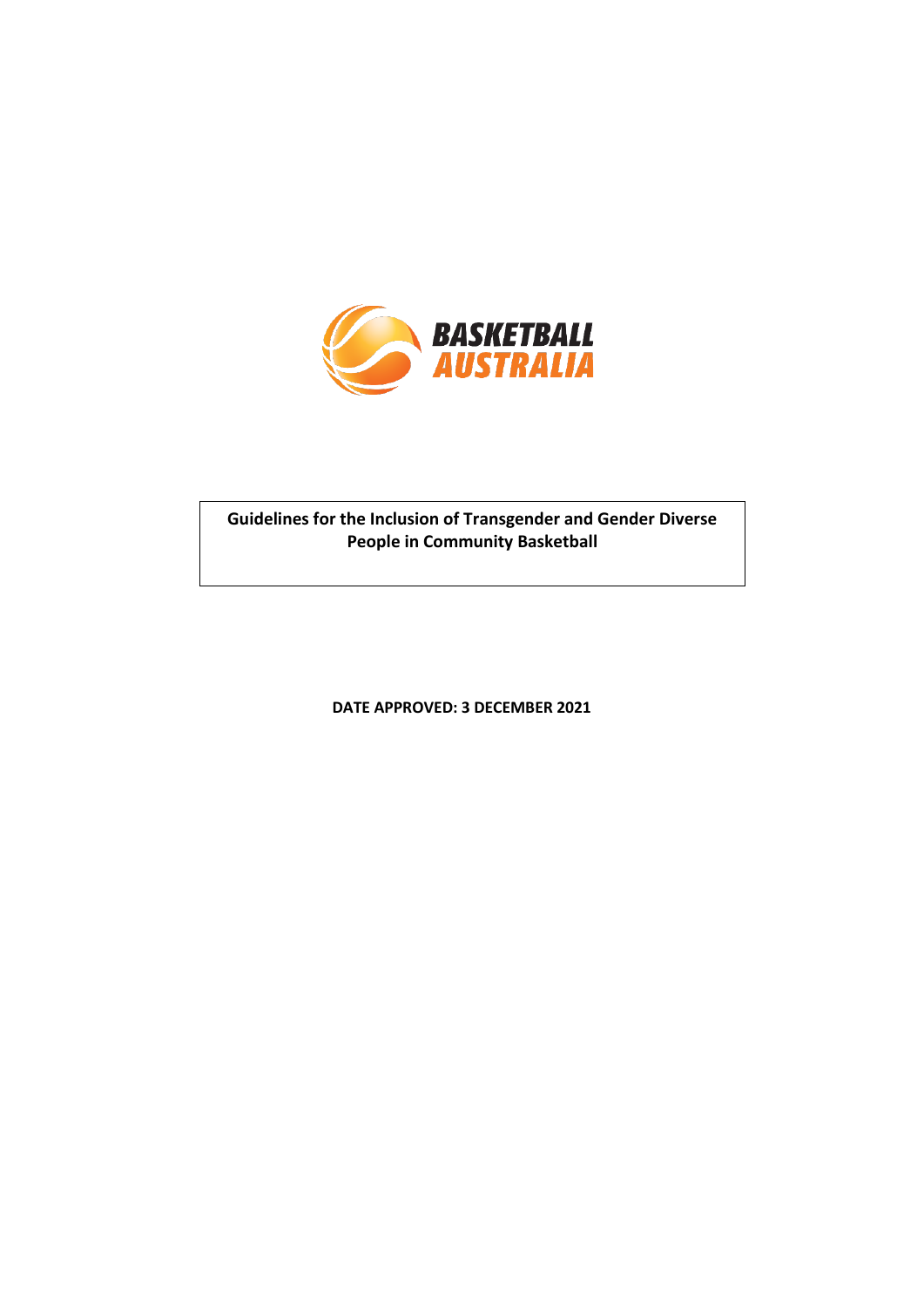### Contents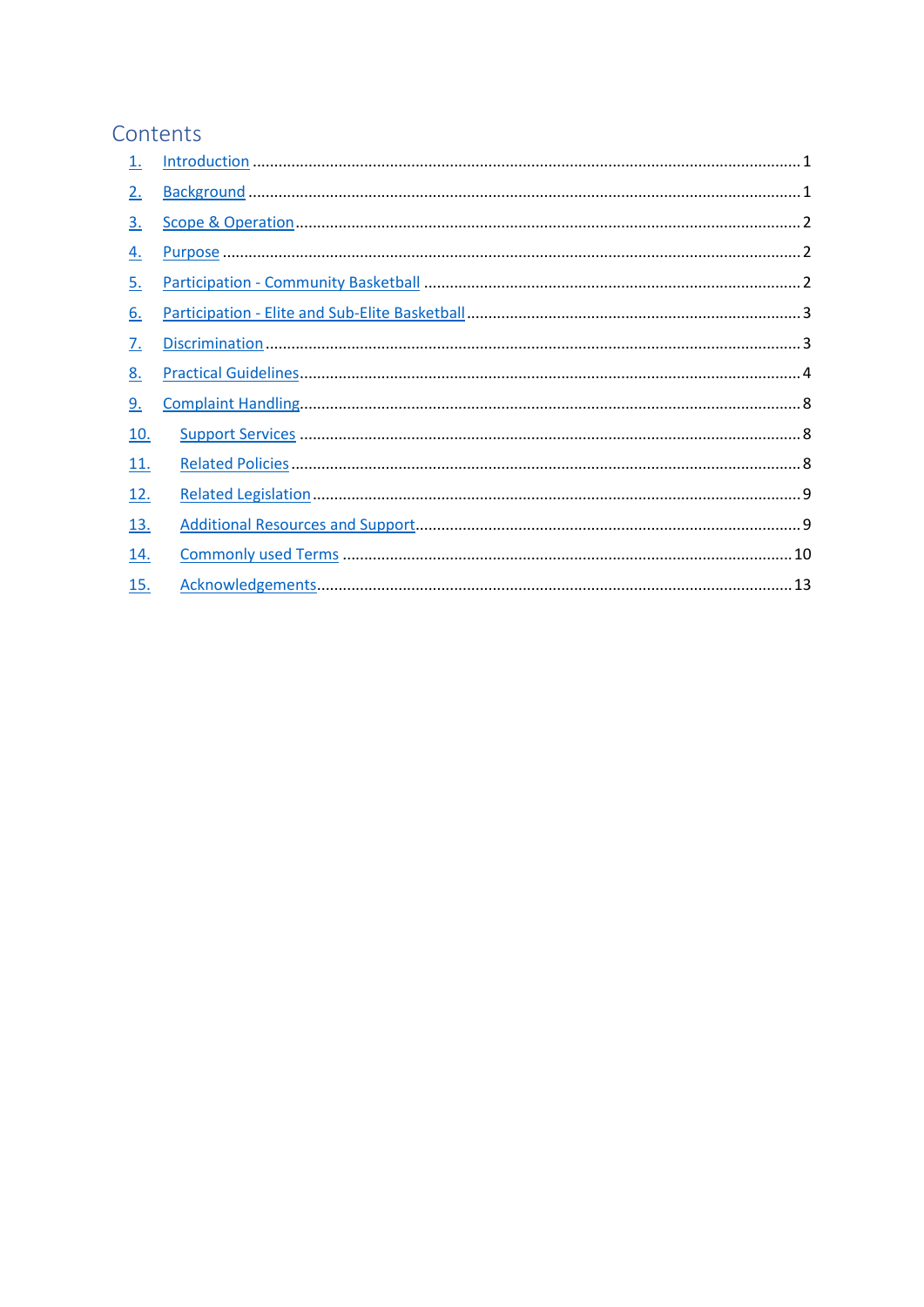## <span id="page-2-0"></span>**1. Introduction**

- 1.1 This guideline outlines Basketball Australia's position and current legislation in respect to the participation of Transgender and Gender Diverse people in community Basketball.
- 1.2 The Sex Discrimination Act 1984 (Cth) makes it unlawful to treat any person less favourable than another person in a similar situation because of the gender-related identity, appearance, mannerisms or other gender-related characteristics of the person.
- 1.3 Sport is a crucial part of the Australian lifestyle and contributes to a more healthy and happy life. It is a way to bring communities and people together. This policy strives to make sure Basketball in Australia is a welcoming and inclusive community for all involved.
- 1.4 Sport provides physical, social and mental health benefits. This makes it essential that everyone has the opportunity to participate in sport, and to be safe when doing so.
- 1.5 Everyone has the right to equality before the law and have the right to participate in sport and be treated equally. Basketball Australia is committed to providing a safe, fair and inclusive environment for all people. Basketball organisations will endeavour and strive to ensure that equal rights are granted to all people who wish to join their club.
- 1.6 This policy seeks to ensure equal participation in sport for all people, and to provide guidance to basketball organisations at all levels on how this can be achieved.

# <span id="page-2-1"></span>**2. Background**

- 2.1 Basketball Australia recognises that both intentional and unintentional phobic behaviours exist within sport, which often leads to significant adverse consequences for individuals and communities. Homophobic, biphobic, and transphobic behaviours have a devastating impact on individuals. People who are subjected to ongoing discrimination or harassment, feel excluded, shameful, hide their true self, and or, to choose not to participate in basketball. These outcomes are not acceptable, and Basketball Australia is committed to the inclusion and respectful behaviour at all levels of basketball to ensure all people are able to participate.
- 2.2 Basketball Australia recognises that the inclusion of Transgender and Gender Diverse people within sport is unique, and can be complex and emotive for many people.
- 2.3 Basketball Australia is a member of the International Basketball Federation (FIBA) and its national teams participate in FIBA events, Olympic Games and Commonwealth Games. Accordingly, Basketball Australia must comply or align with relevant policies and regulations of FIBA, the International Olympic Committee (IOC) and the Commonwealth Games Federation. The applicability of these guidelines to elite and sub-elite level basketball is addressed in section 6 of these guidelines.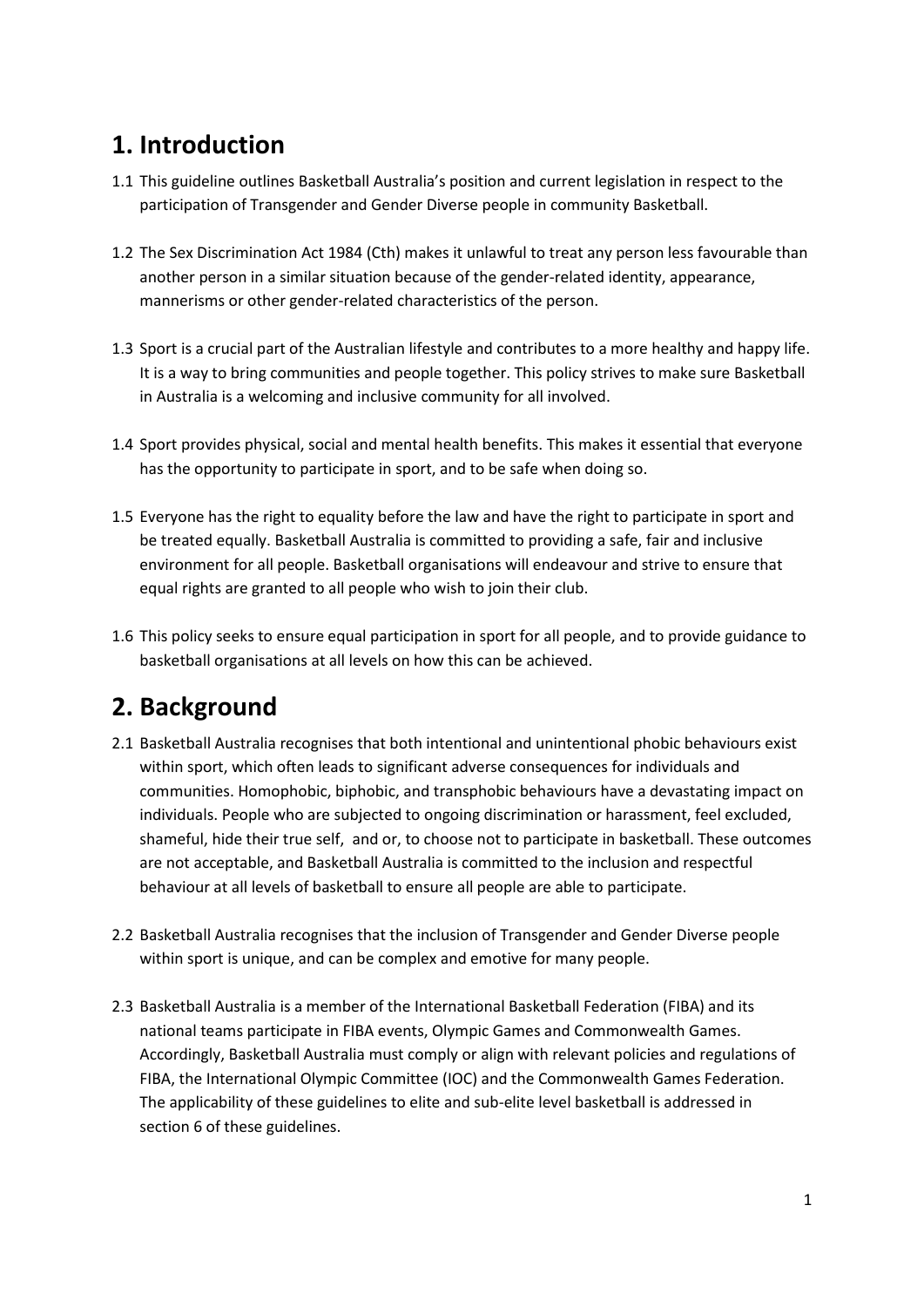# <span id="page-3-0"></span>**3. Scope & Operation**

- 3.1 These guidelines apply to Basketball Australia and any Constituent Association Member who adopts them as their stated position.
- 3.2 These guidelines apply to the following persons and organisations;
	- 3.2.1 Members;
	- 3.2.2 Participants;
	- 3.2.3 Any other person or organisation who has agreed to be bound by these guidelines to the full extent that it is possible for Basketball Australia or a Constituent Association Member to bind those persons or organisations.
- 3.3 It is the duty of each person and organisation, to which these guidelines apply, to comply with and, so far as is lawfully possible, to require any other basketball-related entity or participant, who or which is not directly bound by these guidelines but who or which is participating in basketball in any capacity in Australia, to comply with these guidelines.

## <span id="page-3-1"></span>**4. Purpose**

- 4.1 These guidelines:
	- 4.1.1 affirm our commitment to the inclusion of Transgender and Gender Diverse people in basketball;
	- 4.1.2 foster a safe and welcoming environment for Transgender and Gender Diverse people by addressing and eliminating any behaviour and/or action that is identified as being in contravention of these guidelines and/or Basketball Australia Member Protection policies;
	- 4.1.3 encourages ongoing participation in basketball; and
	- 4.1.4 ensures programs and facilities are accessible for Transgender and Gender Diverse people.

## <span id="page-3-2"></span>**5. Participation - Community Basketball**

- 5.1 Affiliated Associations should permit players to participate in Community Basketball competitions in accordance with their Gender Identity, whether or not this accords with the sex they were assumed at birth, subject to the following:
	- 5.1.1 the player should nominate their Gender Identity at the time of registration with the Affiliated Association for the upcoming competition.
	- 5.1.2 For the purposes of mixed-gender competitions, people can participate in a manner which best reflects their gender identity. Rules for mixed-gender competitions will be applied based on Gender Identity.
	- 5.1.3 Affiliated Associations must not ask any player to undergo any 'proofing' (e.g. medical examination) for the purposes of gender verification.
	- 5.1.4 In the event a player is affirming their gender (transition) through the course of the Community Basketball competition, the Affiliated Association shall give consideration to that player's gender affirmation and, in discussion with that player, consider the individual needs of any transition or affirmation.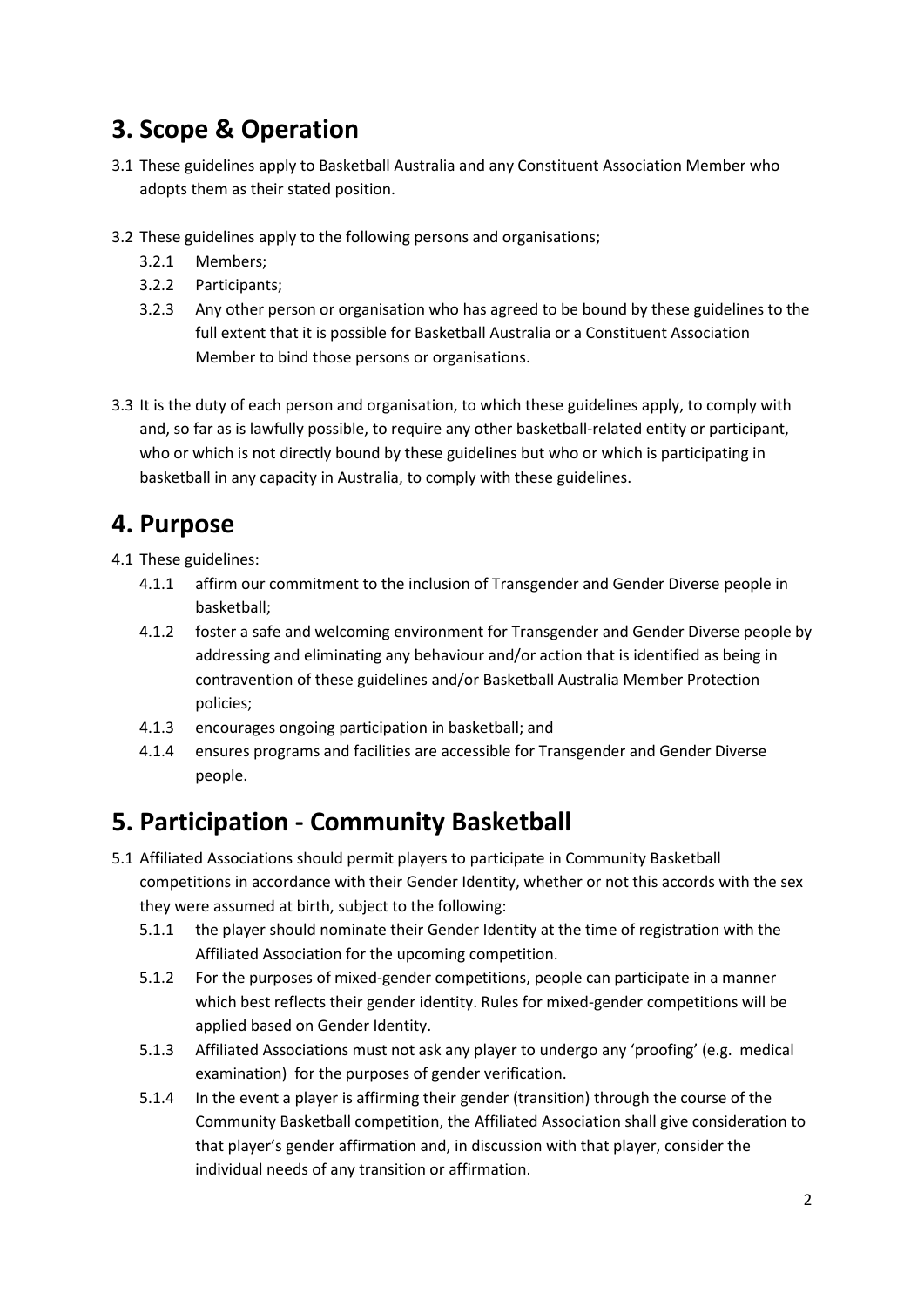- 5.2 For all Community Basketball competitions (i.e. non representative competitions) an individual can participate in the competition which best reflects their Gender Identity. This is in accordance with the Sex Discrimination Act 1984 (Cth), which explains that it is unlawful to discriminate against a person on the basis of sexual orientation, Gender Identity and intersex status. Clubs and associations should have in place well-established and consistently applied practices of grading and the selection of players to:
	- 5.2.1 Address any relevant disparity of players
	- 5.2.2 Protect the health and safety of participants; and
	- 5.2.3 Provide fair and meaningful competitions.

### <span id="page-4-0"></span>**6. Participation - Elite and Sub-Elite Basketball**

- 6.1 Eligibility Criteria for Elite and Sub-Elite Basketball do not apply to persons under the age of 15. Upon attaining the age of 15, a person wishing to participate in Elite or Sub-Elite Basketball may also be required to comply with additional Eligibility Criteria.
- 6.2 Basketball Australia is working to establish appropriate Eligibility Criteria, determination, monitoring and dispute resolution for Elite and Sub-Elite Basketball. In the interim, matters will be determined on a case-by-case basis in accordance with the IOC, FIBA, or other applicable governing body criteria.
- 6.3 Elite and Sub-Elite Basketball is defined as any basketball game or program that is associated with:
	- 6.3.1 International Level Tournaments and Events;
	- 6.3.2 Basketball Australia National Team Programs and the Centre of Excellence;
	- 6.3.3 the National Basketball League (NBL) and Women's National Basketball League (WNBL);
	- 6.3.4 the National Wheelchair Basketball League and Women's National Wheelchair Basketball League;
	- 6.3.5 the top-level state and territory competitions (e.g. NBL1);
	- 6.3.6 any Australian Junior Championships hosted by Basketball Australia;
	- 6.3.7 any elite 3x3 competition (i.e. a competition associated with qualifying for international competition).

### <span id="page-4-1"></span>**7. Discrimination**

- 7.1 Basketball Australia does not tolerate any form of harassment, discrimination or bullying in basketball.
- 7.2 These Guidelines do not provide a definitive legal answer to all of the issues of discrimination, harassment or victimisation involving sex or gender identity that may arise under antidiscrimination legislation. Organisations and individuals should seek their own independent legal advice if they have concerns regarding their compliance with applicable anti-discrimination legislation. Notwithstanding this, Basketball Australia has policies and procedures that address instances of harassment, discrimination or bullying as outlined in section 9 of this document.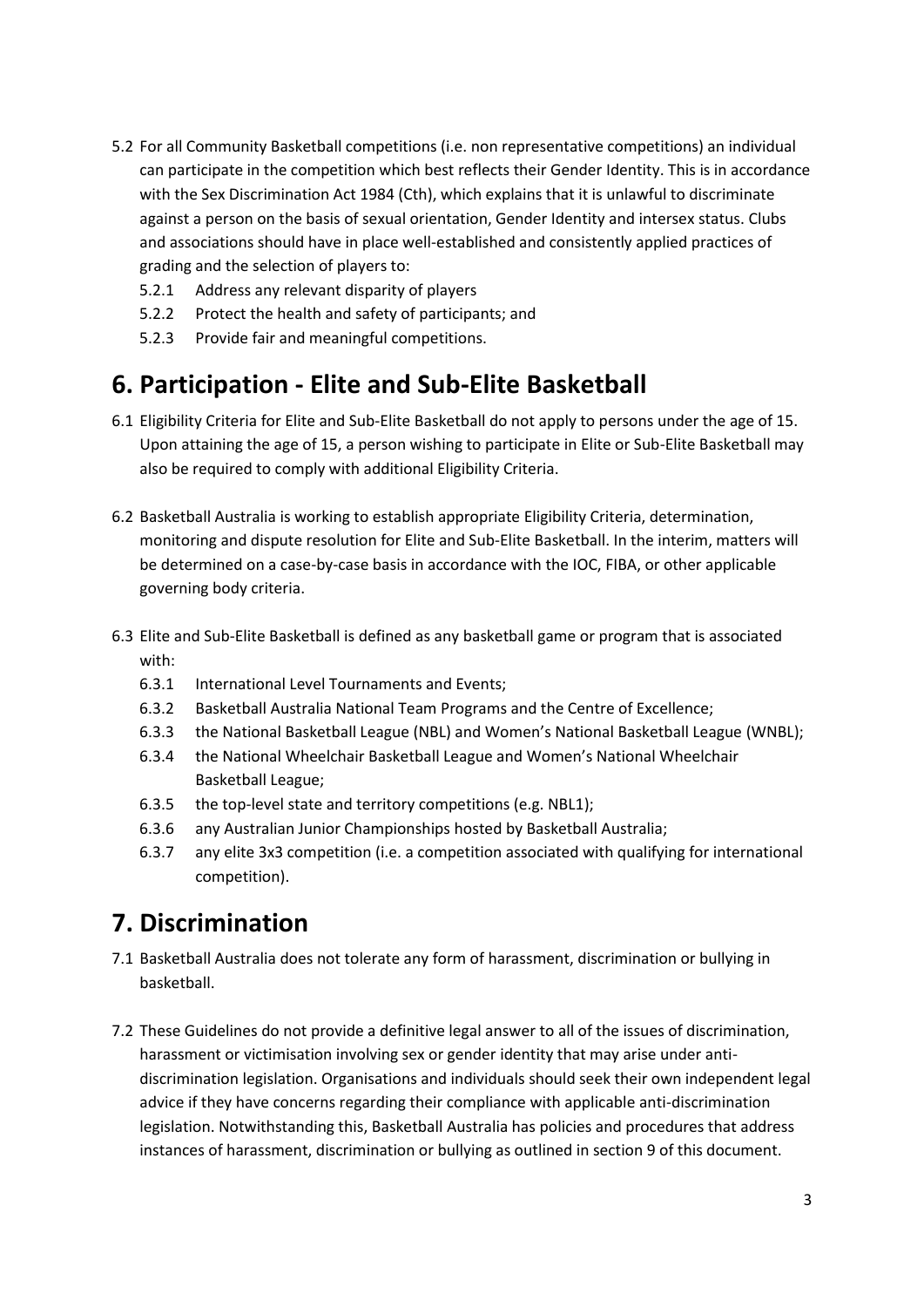- 7.3 Without limiting any provision of the relevant policies, vexatious or frivolous referrals brought under these policies may amount to harassment.
- 7.4 Any concerns of harassment, discrimination or bullying should be referred to Basketball Australia's Integrity Unit or a state level Member Protection Information Officer.
- 7.5 Discrimination on the basis of Sex or Gender Identity can include both direct and indirect discrimination and may be unlawful under Federal and State laws.
- 7.6 Direct discrimination may occur when a person is treated less favourably than another person on the basis of:
	- 7.6.1 Sex or Gender Identity; or
	- 7.6.2 characteristics generally associated with a person of that Sex or Gender Identity, in similar or not materially different circumstances.

*An example of direct discrimination would be a sporting organisation refusing a transgender woman's application for membership because of her transgender status.* 

7.7 Indirect discrimination may occur when a condition, requirement or practice that applies to everyone, disadvantages persons of a particular Sex or Gender Identity, and the condition, requirement or practice is not reasonable in the circumstances.

*Example of indirect discrimination: A basketball club uses courts owned by Westacre for weeknight training. Westacre only unlocks the men's changeroom block for the club's use. A number of Greenhill's players identify as transgender and non-binary and prefer to use the women's changeroom. Not providing access to the women's changeroom disadvantages the transgender and non-binary members, who either leave work early so they can get changed at home or get changed in the carpark. When pressed on the issue, Westacre responded that the club competes in the men's competition and should therefore 'only need access to the men's changeroom' and mentions that this will mean extra cleaning for their staff.* 

*Although Westacre's policy treats players who are not transgender in the same way as the players who are transgender or non-binary, the transgender and non-binary players are being disadvantaged. Since the decision not to unlock the women's changeroom does not appear to be 'reasonable', this may amount to unlawful indirect discrimination on the basis of gender identity.*

7.8 Further guidance on Federal and State and Territory laws and exemptions is available through the Australian Human Rights Commission and any State or Territory Human Rights Authority.

### <span id="page-5-0"></span>8. **Practical Guidelines**

#### **8.1** *Language*

- 8.1.1 Language must be respectful and inclusive. We encourage the review and dissemination of this document, with particular awareness of common terms, as outlined in section 14 of this document.
- 8.1.2 Everyone (including players, administrators, coaches, support staff, spectators, and others) involved in our game are encouraged to use correct pronouns (for example, by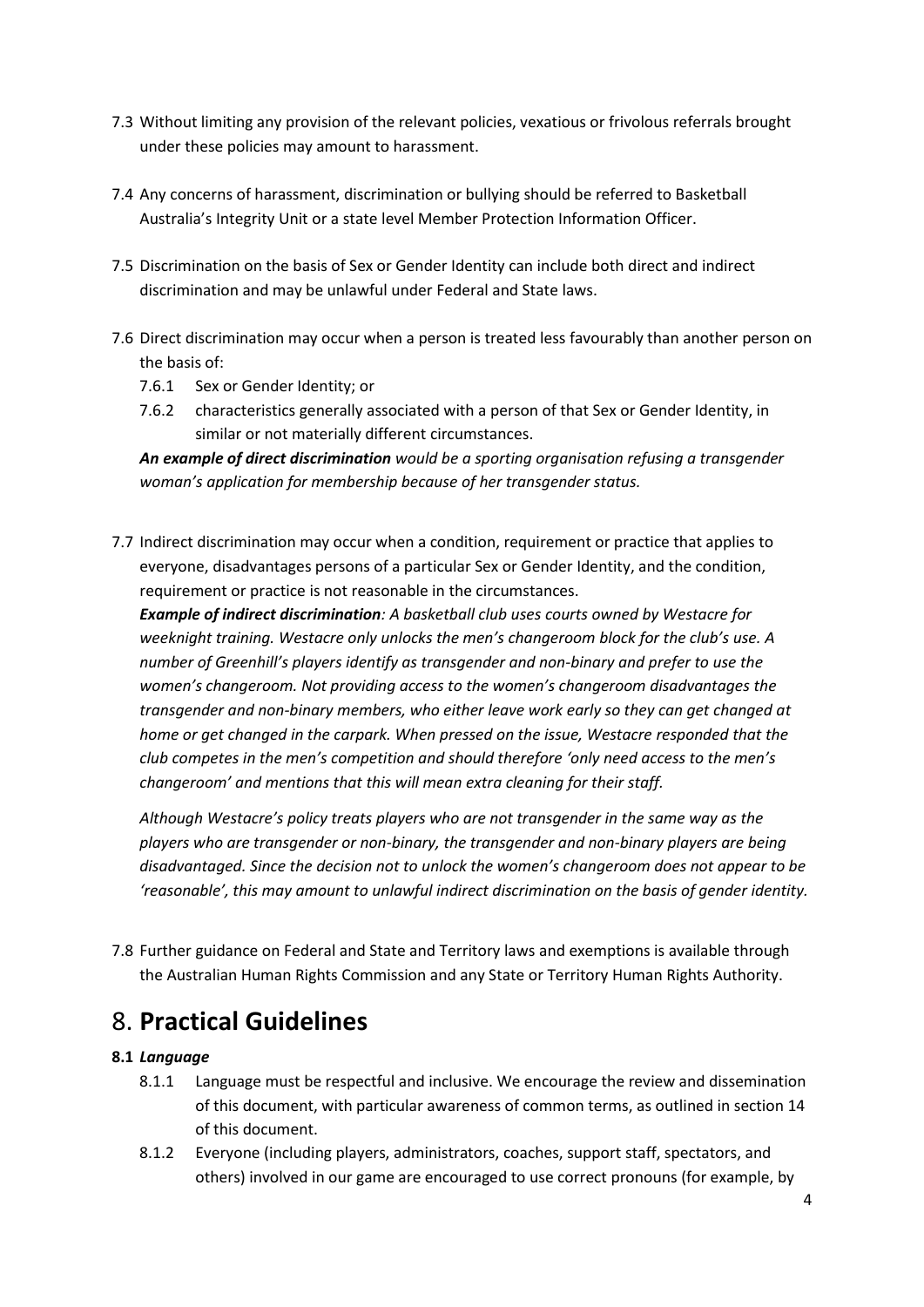asking all participants within the Affiliated Association what pronouns they use when they register, and using pronouns consistently across verbal and written communications).

- 8.1.3 The pronoun a person uses to describe themselves generally reflects their Gender Identity. Conventional pronouns are 'she/her/hers' and 'he/him/his'. Some people prefer to use gender neutral pronouns, such as 'they/them/their'. Gender pronouns include:
	- She/Her: a pronoun used by female identifying people, sometimes also used by nonbinary people.
	- He/Him: a pronoun used by male identifying people, sometimes also used by nonbinary people.
	- They/Them: most common gender-neutral pronoun, often used by non-binary or transgender people
	- Xe/Xem: a popular gender-neutral pronoun commonly used by non-binary or transgender people
	- Ze/Hir: a popular gender-neutral pronoun, often used by non-binary or transgender people
	- Ey/Em: a common gender-neutral pronoun, often used by non-binary people
	- Hir/Hir: a common gender-neutral pronoun, often used by non-binary people
	- Fae/Faer: a less common gender-neutral pronoun, sometimes used by non-binary people
	- Hu/Hu: a less common gender-neutral pronoun, sometimes used by non-binary people.

#### **8.2** *Facilities*

- 8.2.1 Basketball Australia and the State and Territory Associations recognise the existing difficulties faced by Affiliated Associations in having adequate changeroom and shower facilities.
- 8.2.2 While many Transgender and Gender Diverse people prefer to use bathrooms, showers and changerooms that align with their affirmed gender, there is also a strong preference for privacy.
- 8.2.3 Within basketball, people have the right to use changing and bathroom facilities which best reflect their Gender Identity.
- 8.2.4 People who identify as non-binary may prefer to use 'all-gender' facilities. Change room and shower arrangements should be considered to ensure that they are suitable for all participants.
- 8.2.5 An Affiliated Association may consider making their existing facilities more inclusive by: 8.2.5.1 changing signage on some facilities to 'All Gender';
	- 8.2.5.2modifying changerooms and bathrooms to create private spaces (higher doors, room dividers, shower curtains etc); and
	- 8.2.5.3 ensuring all changerooms have appropriate waste disposal.
- 8.2.6 Where new facilities are built or upgrades are taking place (whether in consultation with council, schools, or others), Affiliated Associations should consider options to create inclusive spaces by: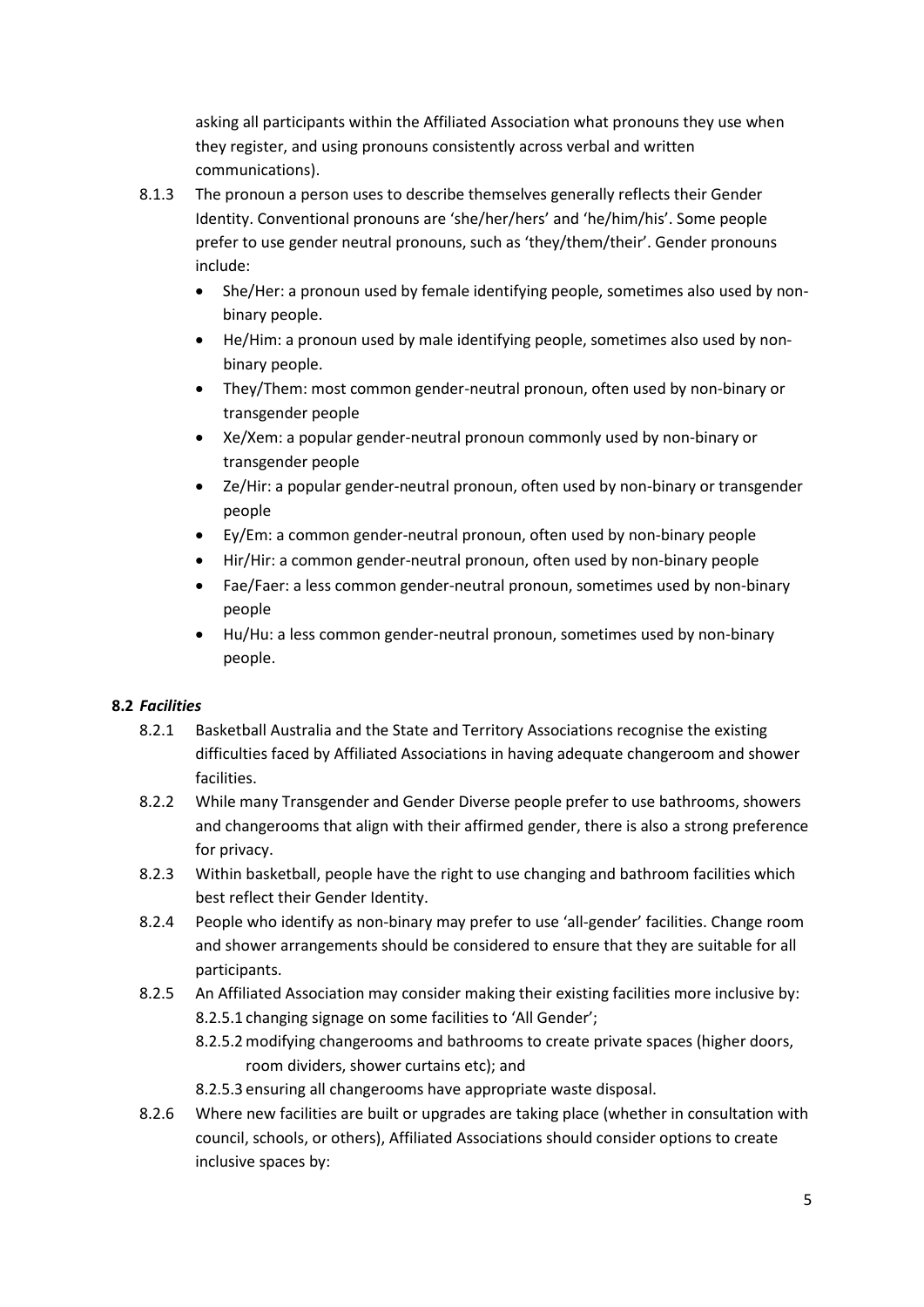- 8.2.6.1 creating private spaces so that people can use the facilities safely and comfortably; and
- 8.2.6.2 providing a gender-neutral space where possible.

### **8.3** *Uniforms*

- 8.3.1 Participants should be able to participate while wearing a uniform in which they feel comfortable, so long as it abides by wider basketball uniform rules.
- 8.3.2 Participants requiring uniforms (for example, players, umpires and coaches) should be provided with an appropriate range of uniform styles and sizes to select from.
- 8.3.3 If gendered uniforms are necessary, Affiliated Associations should: 8.3.3.1 allow participants to choose which uniform they would prefer to wear; 8.3.3.2 where possible provide gender neutral sizes/descriptor 8.3.3.3 ensure appropriate sizes are available for selection; and 8.3.3.4 ensure design options are suitable for different body types and shapes.

### **8.4** *Registration, personal information and privacy*

8.4.1 Registration platforms should be gender inclusive and align with ACON's Pride in Sport recommended gender indicators.

**For Example**: When registering to become a member, an individual will be prompted with a twopart question based on current Gender Identity and sex assumed at birth:

| Gender                                     |                                               |
|--------------------------------------------|-----------------------------------------------|
| Which of the following best describes your | Please identify which gender-based            |
| current gender identity?                   | competition you would like to participate in: |
| Male                                       | Men's/boy's competitions                      |
| Female                                     | Women's/girl's competitions                   |
| Non-Binary                                 |                                               |
| Different identity (Please Specify)        |                                               |
|                                            |                                               |

- 8.4.2 Personal information should only be collected from participants if absolutely necessary and with the individual's consent, or where the individual is under the age of 18, the consent of a parent/guardian.
- 8.4.3 Any personal information collected by an Affiliated Association must only be disclosed if necessary and in accordance with the law.
- 8.4.4 Affiliated Associations must:
	- 8.4.4.1 securely store personal information, in line with privacy legislation;
		- 8.4.4.2 not disclose the Gender Identity of a participant without the express consent of the individual; and
		- 8.4.4.3 ensure correct names and pronouns are used in conversations, databases, documents, and correspondence.
- 8.4.5 Affiliated Associations may also consider:
	- 8.4.5.1 accepting legal declarations to verify name and gender identity (e.g., by way of a statutory declaration) in place of identity documents such as passport or birth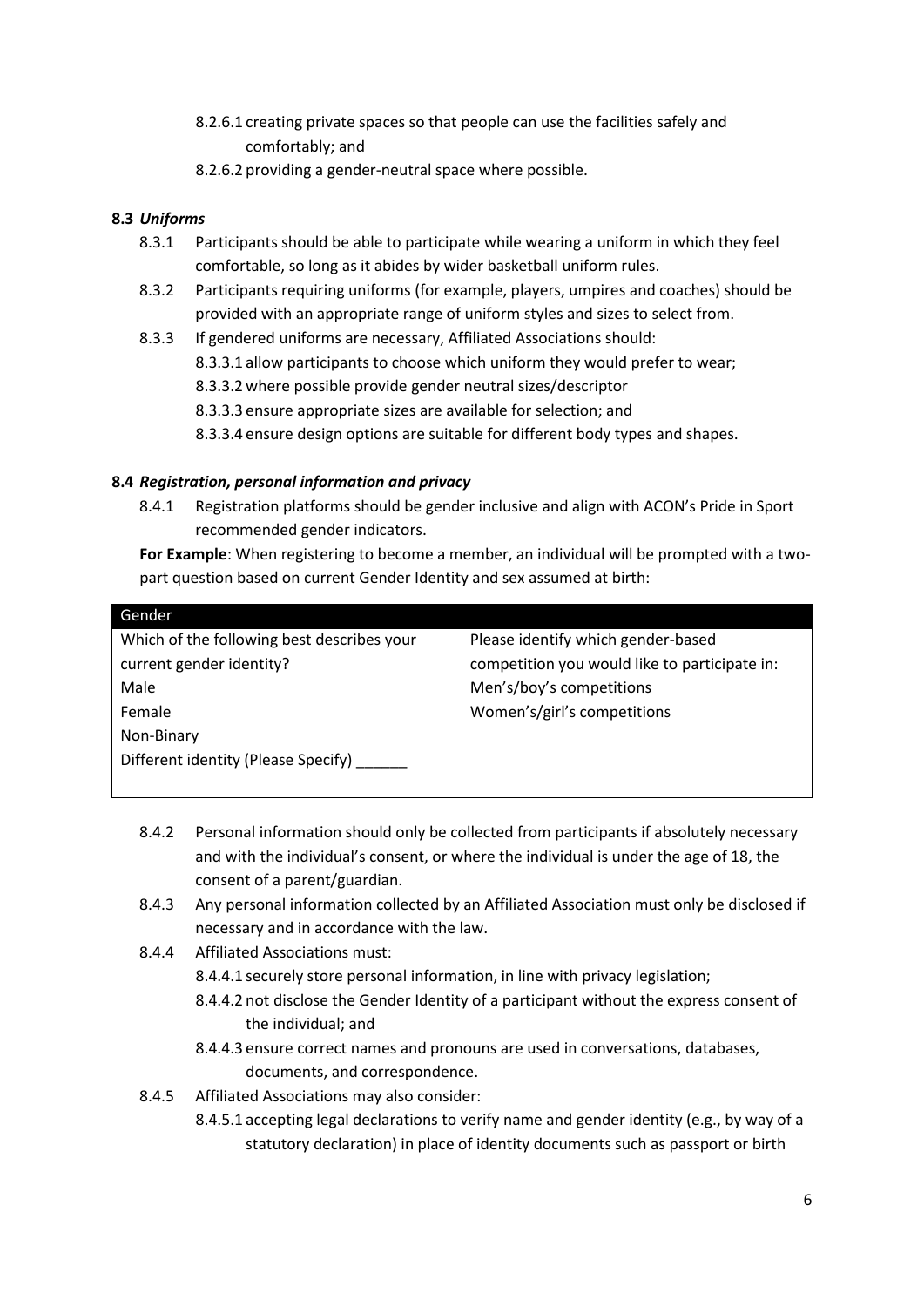certificate where those identity documents have a Sex/gender marker inconsistent with a participant's Gender Identity;

- 8.4.5.2 providing the option of selecting a Non-Binary gender identity and a gender nonspecific title on registration forms; and
- 8.4.5.3 providing 'preferred name' and 'pronoun' options on registration forms.
- 8.4.6 Affiliated Associations shall protect the privacy of players.
- 8.4.7 This is particularly important when dealing with any personal or sensitive information that the Affiliated Association may hold regarding a person's Gender Identity, or gender affirmation.
- 8.4.8 Affiliated Associations should consider the provisions of the Privacy Act 1988 (Cth), the Australian Privacy Principles (APPs), and the relevant legislation and regulations of the States and Territories.
- 8.4.9 Further information is available from the Office of the Australian Information Commissioner a[t www.oaic.gov.au/privacy-law.](http://www.oaic.gov.au/privacy-law)

#### **8.5** *Safety*

8.5.1 Affiliated Associations should always act with integrity, in line with State, Territory and Federal Laws. Basketball Australia aims to promote a safe, inclusive and welcoming environment that engages and keeps participants with diverse genders and sexualities involved in the sport of basketball.

#### **8.6** *Victimisation*

- 8.5.2 Victimisation is an offence under Federal and State and Territory legislation. Further, Basketball Australia does not tolerate any form of victimisation.
- 8.5.3 A person will be taken to have victimised another person if they threaten to, or do, subject that person to a detriment because they have either made a complaint under Federal and/or State and Territory legislation or a Basketball Australia policy.
- 8.5.4 Instances of victimisation will be dealt with under applicable Basketball Australia policies.

#### **8.7** *Anti-Doping*

- 8.7.1 These eligibility requirements operate without limiting any other eligibility requirements. Nothing in this Guideline is intended to undermine or affect in any way the requirements of the FIBA Anti-Doping Regulations or Basketball Australia's Anti-Doping Policy and, to the extent of any inconsistency, these anti-doping codes will prevail. Nothing in this Policy will be deemed to permit, excuse, or justify any noncompliance with anti-doping requirements including, without limitation, any requirement for a Player to obtain a Therapeutic Use Exemption for the use of a prohibited substance, such as testosterone.
- 8.7.2 A player may consult with the Integrity Unit to seek advice on Basketball Australia's Anti-Doping Policy.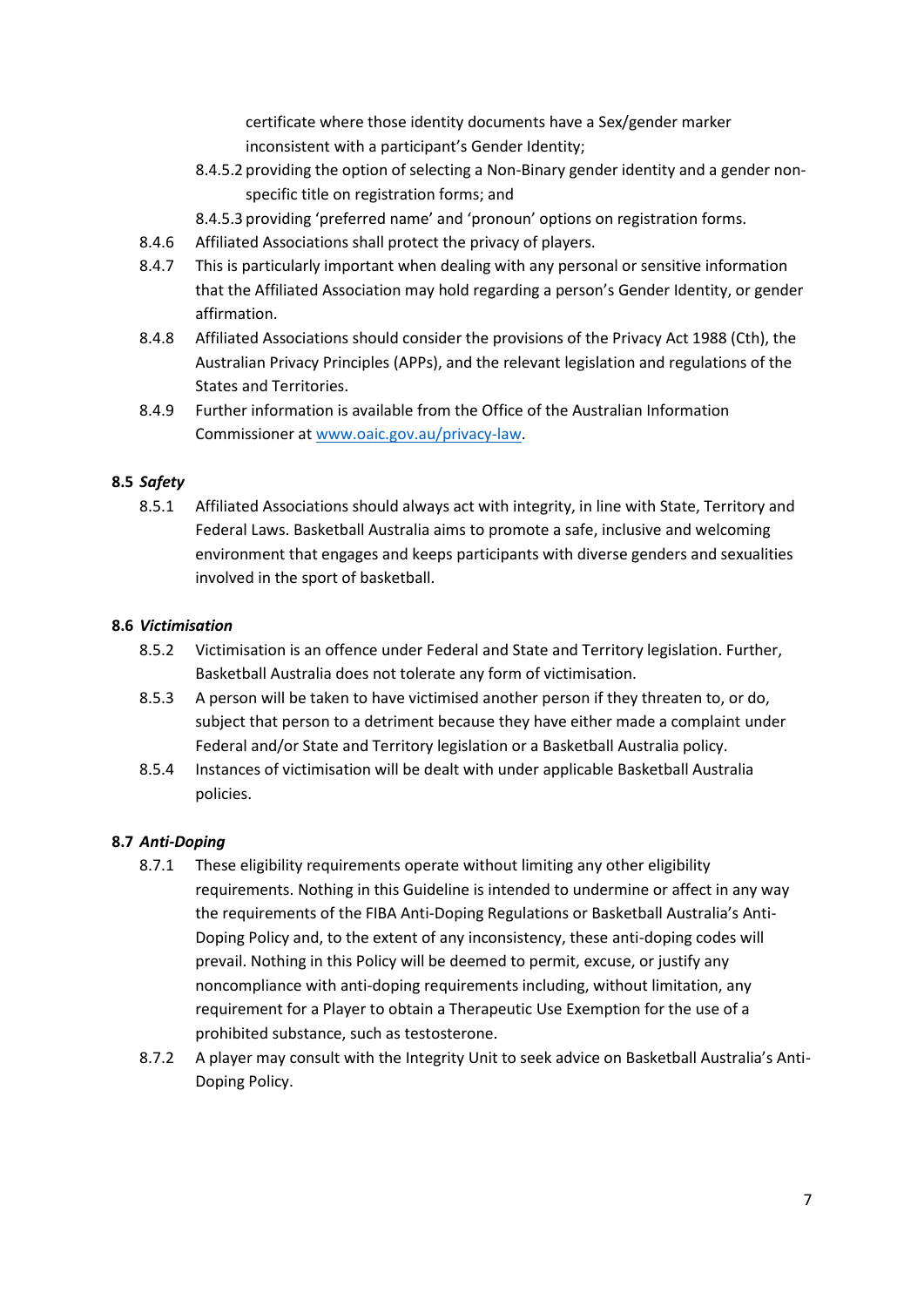## <span id="page-9-0"></span>**9. Complaint Handling**

- 9.1 Complaints arising under these guidelines will be managed in accordance with the procedures set out in Basketball Australia's Member Protection Policy.
- 9.2 The Australian Human Rights Commission or State or Territory Human Rights Commission may also assist individuals in relation to any complaints of discrimination, harassment and/or victimisation under Federal or State and Territory laws.

## <span id="page-9-1"></span>**10. Support Services**

*ACON* provides counselling as well as social work support to help people resolve complex or ongoing violence and harassment matters.

Freecall: 1800 063 060

Web: [www.acon.org.au/support-services/pride-counselling/](http://www.acon.org.au/support-services/pride-counselling/)

*Brother to Brother* is a support line for Aboriginal men including Brotherboys. Support around relationships, family violence, parenting, communication, connection and COVID-19.

Phone: 1800 435 799

**QLife** provides anonymous and free LGBTI peer support and referral for people wanting to talk about sexuality, identity, gender, bodies, feelings or relationships.

Freecall: 1800 184 527

Web[: www.qlife.org.au/get-help](http://www.qlife.org.au/get-help)

*Lifeline* provides 24-hour crisis support and suicide prevention services to all Australians experiencing a personal crisis.

Phone: 13 11 14

Web[: www.lifeline.org.au/gethelp](http://www.lifeline.org.au/gethelp)

### <span id="page-9-2"></span>**11. Related Policies**

- 11.1 While each piece of governance may not clearly articulate it, every Basketball Australia policy is inclusive of people with diverse genders and sexualities, including their families (where applicable).
- 11.2 Other Basketball Australia policies and by-laws that are relevant to this policy include, but are not limited to;
	- Basketball Australia National Framework for Ethical Behaviour and Integrity in Basketball
	- Basketball Australia Anti-Doping Policy
	- Basketball Australia Privacy Policy
	- Basketball Australia Member Protection Policy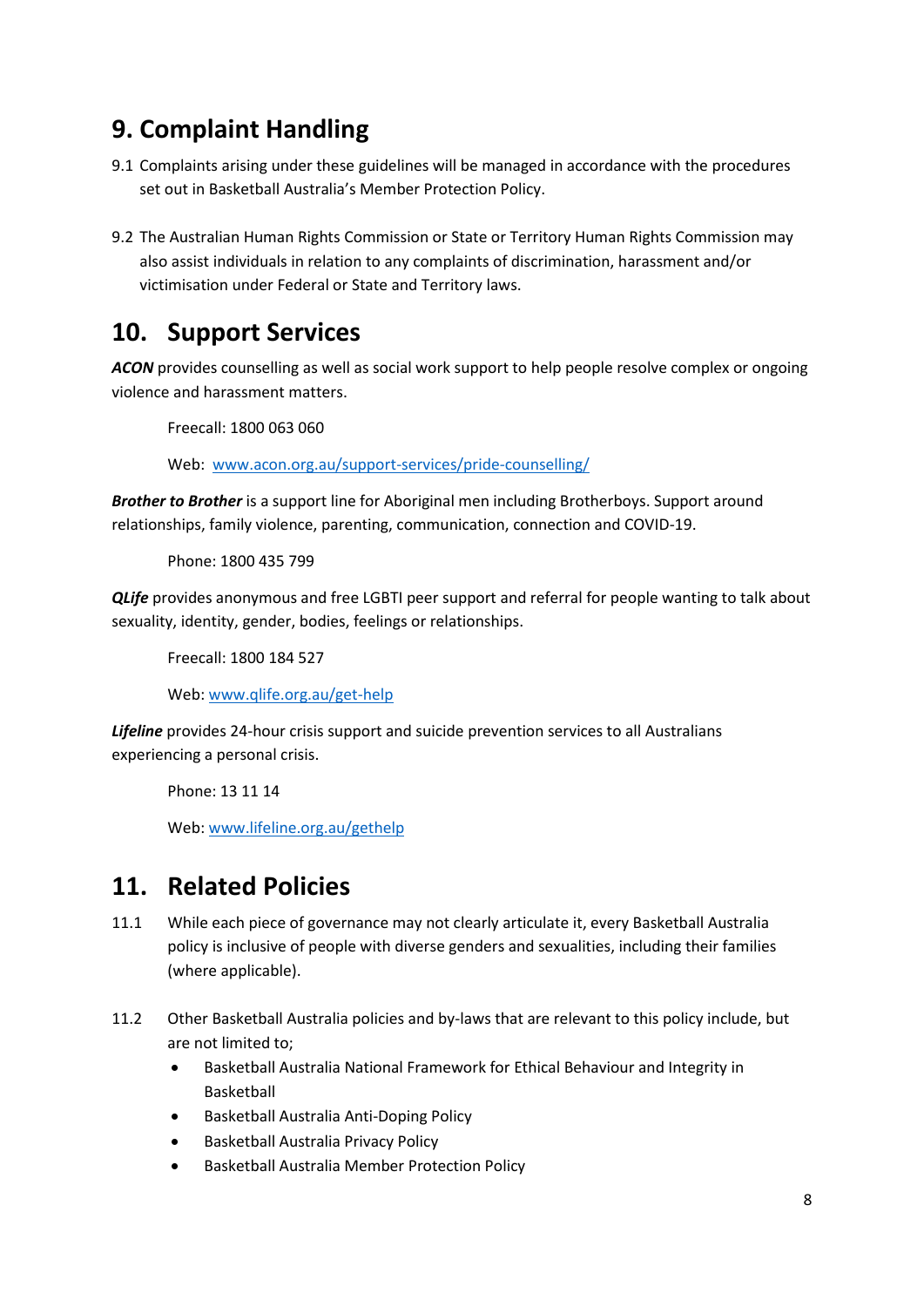These documents can be accessed through the Basketball Australia website [\(https://australia.basketball\)](https://australia.basketball/).

## <span id="page-10-0"></span>**12. Related Legislation**

- 12.1 Federal/Commonwealth Legislation: The following laws operate at a federal level and the Australian Human Rights Commission has statutory responsibilities under them:
	- Sex Discrimination Act 1984 (Cth)
	- Privacy Act 1988 (Cth)
- 12.2 State/Territory Legislation: The following laws operate at a state and territory level, with state and territory equal opportunity and anti-discrimination agencies having statutory responsibilities under them:
	- Australian Capital Territory Discrimination Act 1991
	- New South Wales Anti-Discrimination Act 1977
	- Northern Territory Anti-Discrimination Act 1996
	- Queensland Anti-Discrimination Act 1991
	- South Australia Equal Opportunity Act 1984
	- Tasmania Anti-Discrimination Act 1998
	- Victoria Equal Opportunity Act 2010
	- Western Australia Equal Opportunity Act 1984.

### <span id="page-10-1"></span>**13. Additional Resources and Support**

#### **TransHub** [\(www.transhub.org.au\)](http://www.transhub.org.au/)

This platform is an initiative from ACON Health, Australia's largest LGBTQ health organisation specialising in community health, inclusion and HIV responses for people of diverse sexualities and genders.

#### **Pride in Sport Australia** [\(www.prideinsport.com.au\)](http://www.prideinsport.com.au/)

Pride in Sport is the only sporting inclusion program specifically designed to assist sporting organisations at all levels with the inclusion of LGBTQ employees, athletes, coaches, volunteers and spectators.

#### **Proud2Play** [\(https://www.proud2play.org.au/resources\)](https://www.proud2play.org.au/resources)

Proud 2 Play focuses on increasing LGBTIQ+ engagement in sport, exercise and active recreation.

#### **Australian Human Rights Commission** [\(www.humanrights.gov.au\)](http://www.humanrights.gov.au/)

The Australian Human Rights Commission is an independent statutory organisation, established by an Act of the Federal Parliament. We protect and promote human rights in Australia and internationally.

**Trans Pride Australia** [\(www.transprideaustralia.org.au\)](http://www.transprideaustralia.org.au/)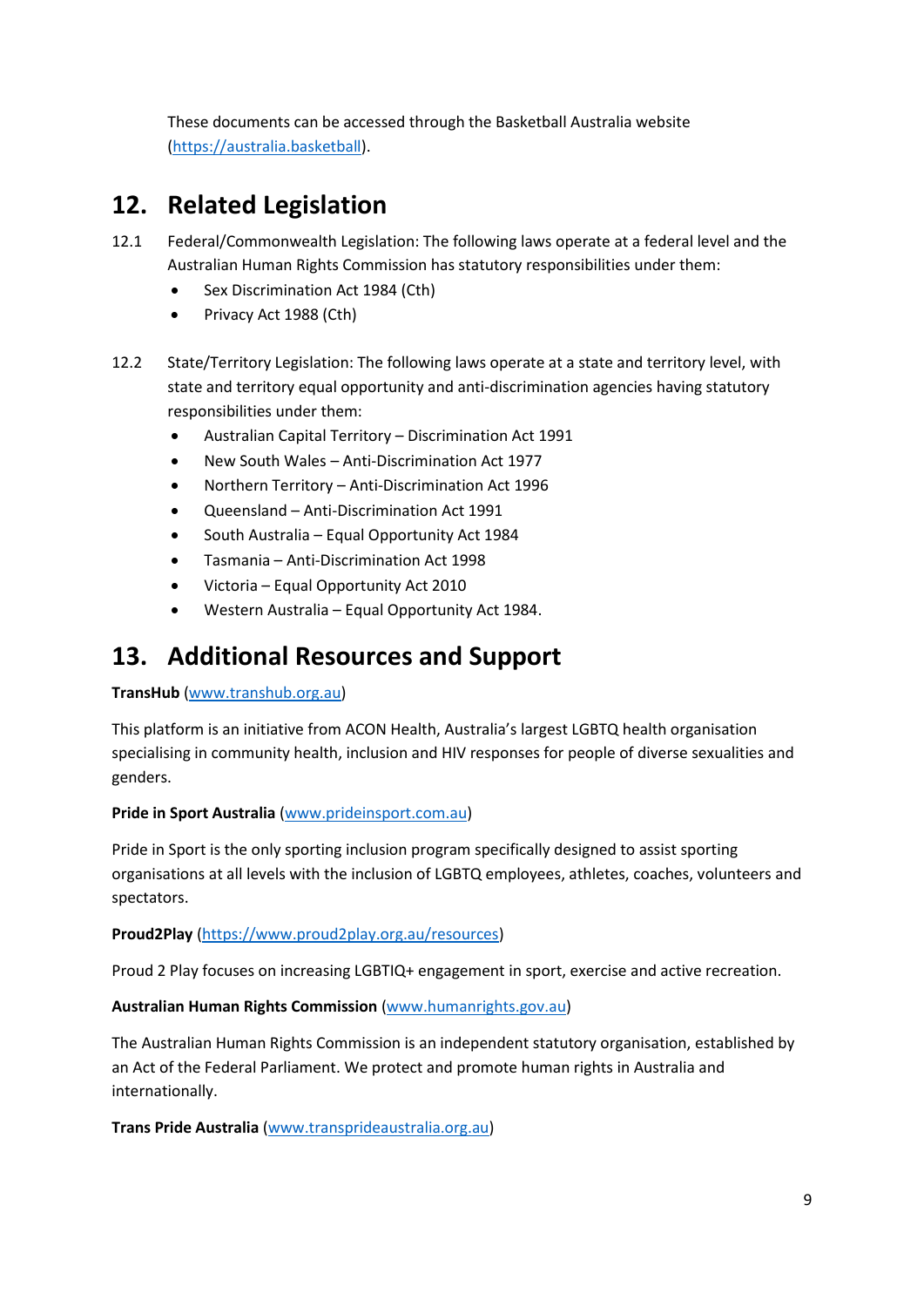Trans Pride Australia Inc is a social and support group for trans and gender diverse people and their loved ones in Australia.

#### **QLife** [\(www.qlife.org.au\)](http://www.qlife.org.au/)

QLife provides anonymous and free LGBTQ peer support and referral for people in Australia wanting to talk about sexuality, identity, gender, bodies, feelings or relationships.

### **Minus 18** [\(www.minus18.org.au\)](http://www.minus18.org.au/)

Minus18 aims to improve the health and wellbeing of, and provide a safe environment for, same-sex attracted and gender diverse young people in Australia, seeking to empower them to feel comfortable and confident in their sense of identity and assisting them to grow as happy, healthy individuals well into the future.

### **Switchboard** [\(www.switchboard.org.au/get-help/\)](http://www.switchboard.org.au/get-help/)

This service is for LGBTIQA+ identifying people and those who have questions or concerns about LGBTIQA+ issues. They also welcome contact from people who may not be LGBTIQA+ but who want to talk about someone else they care about. This includes families, friends, teachers and co workers of LGBTIQA+ people.

### <span id="page-11-0"></span>**14. Commonly used Terms**

Language should be respectful and inclusive. Members, Participants and others involved in our game are encouraged to use correct pronouns (for example, by asking all participants what pronouns they use when they register and using pronouns consistently across verbal and written communications).

Basketball Australia acknowledges that language constantly changes, and while we have done our best to define key terms within these Guidelines, we encourage members to stay informed with other language and terminology relative to this space via Pride in Sport [www.prideinsport.com.au/terminology](http://www.prideinsport.com.au/terminology)

Australian Basketball Organisation means each of:

- Member Associations, being the governing body of basketball in each Australian State and Territory known as Basketball ACT, Basketball New South Wales, Basketball NT, Basketball Queensland, Basketball SA, Basketball Tasmania, Basketball Victoria and Basketball WA;
- Affiliated Associations, being those regional or metropolitan Basketball associations which are members of, or affiliated to, a Member Association;
- Affiliated Clubs, being those Basketball clubs which are a member of or affiliated to a Regional Association and/or Member Association.

Competition means a Basketball contest, event or activity measuring performance against an opponent, oneself or the environment either on a one-off basis or as part of a series or league that is sanctioned by Basketball Australia or an Australian Basketball Organisation.

Event means a one-off Competition, or series of individual Competitions conducted by Basketball Australia or an Australian Basketball Organisation (for example international matches, national championships, or domestic leagues).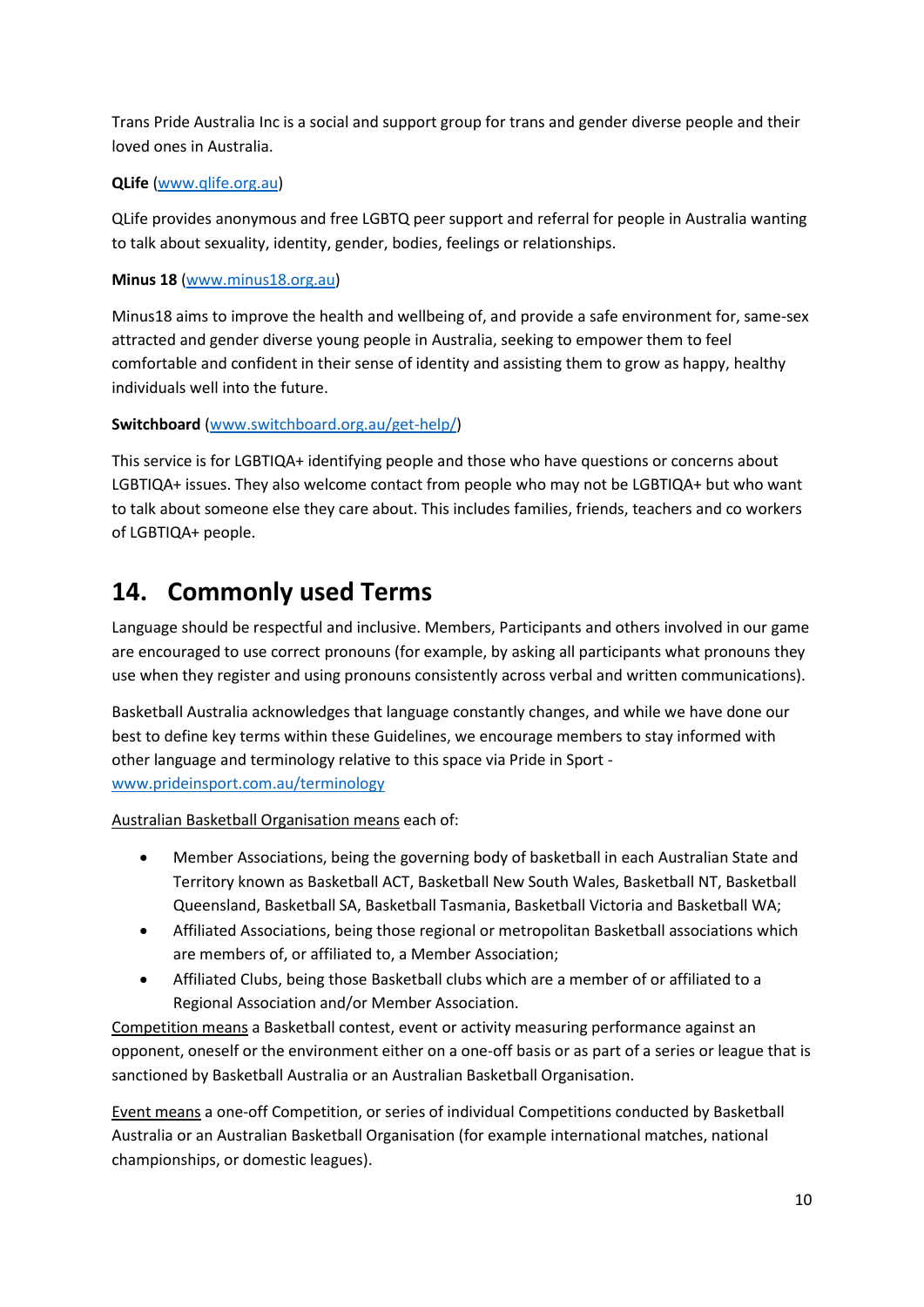Member means a member of Basketball Australia admitted in any category of membership in accordance with clause XXX of the Basketball Australia Constitution.

Participant means Athletes, Athlete and Team Support Personnel, Administrators and Officials participating in or engaged with the delivery of Competitions and Events, Directors, Employees and Volunteers.

Community Basketball means any basketball competitions or activities affiliated with an Australian Basketball Organisation that are not Elite and Sub-Elite basketball competitions or activities.

Elite and Sub-Elite Basketball means any basketball competitions or activities associated with Australian National Teams, Australian Basketball Organisation High Performance and Development Programs, the NBL, the WNBL and the top-tier competition in each state and territory (e.g. NBL1).

### **Bodies, gender and gender identities**

**Cisgender / cis** is a term used to describe people who identify their gender as the same as what was presumed for them at birth (male or female). 'Cis' is a Latin term meaning 'on the same side as'.

**Gender diverse:** is an umbrella term that includes all the different ways gender can be experienced and perceived. It can include people questioning their gender, those who identify as trans/ transgender, genderqueer, non-binary, gender nonconforming and many more.

**Gender Fluid**: A Person who does not identify themselves as having a fixed gender.

**Gender identity**: is defined in the Sex Discrimination Act 1984 (the Act) as 'the gender-related identity, appearance or mannerisms or other gender-related characteristics of a person (whether by way of medical intervention or not), with or without regard to the person's designated sex at birth'. For example, a person's gender identity might be male, female or non-binary, regardless of what was presumed for them at birth.

**LGBTQIA+: 'LGBTQIA+'** is an acronym for lesbian, gay, bisexual, transgender, queer intersex and asexual. It is used to refer collectively to these communities. The 'LGBA' refers to sexuality/sexual identity; the 'T' refers to gender identity; and the 'I' refers to people who have an intersex variation. 'Q' can refer to either gender identity or sexuality. The '+' is an acknowledgement that there are non-cisgender and non-straight identities included in the acronym.

**Non-binary:** is a term used to describe a person who does not identify exclusively as either a man or a woman. Genders that sit outside of the female and male binary are often called non-binary. A person might identify solely as non-binary or relate to non-binary as an umbrella term and consider themselves genderfluid, genderqueer, trans masculine, trans feminine, agender, bigender, or something else.

**Pronouns:** are a grammatical means of referring to a person or persons. Conventional pronouns are 'she/her/hers' and 'he/him/his'. Some people prefer to use gender neutral pronouns, such as 'they/ them/their'. The pronoun a person uses to describe themselves generally reflects their gender identity.

**Queer:** is an umbrella term that can refer to individuals who do not identify as heterosexual and/or cisgendered. Some people may use the term queer or genderqueer to describe their identity and/or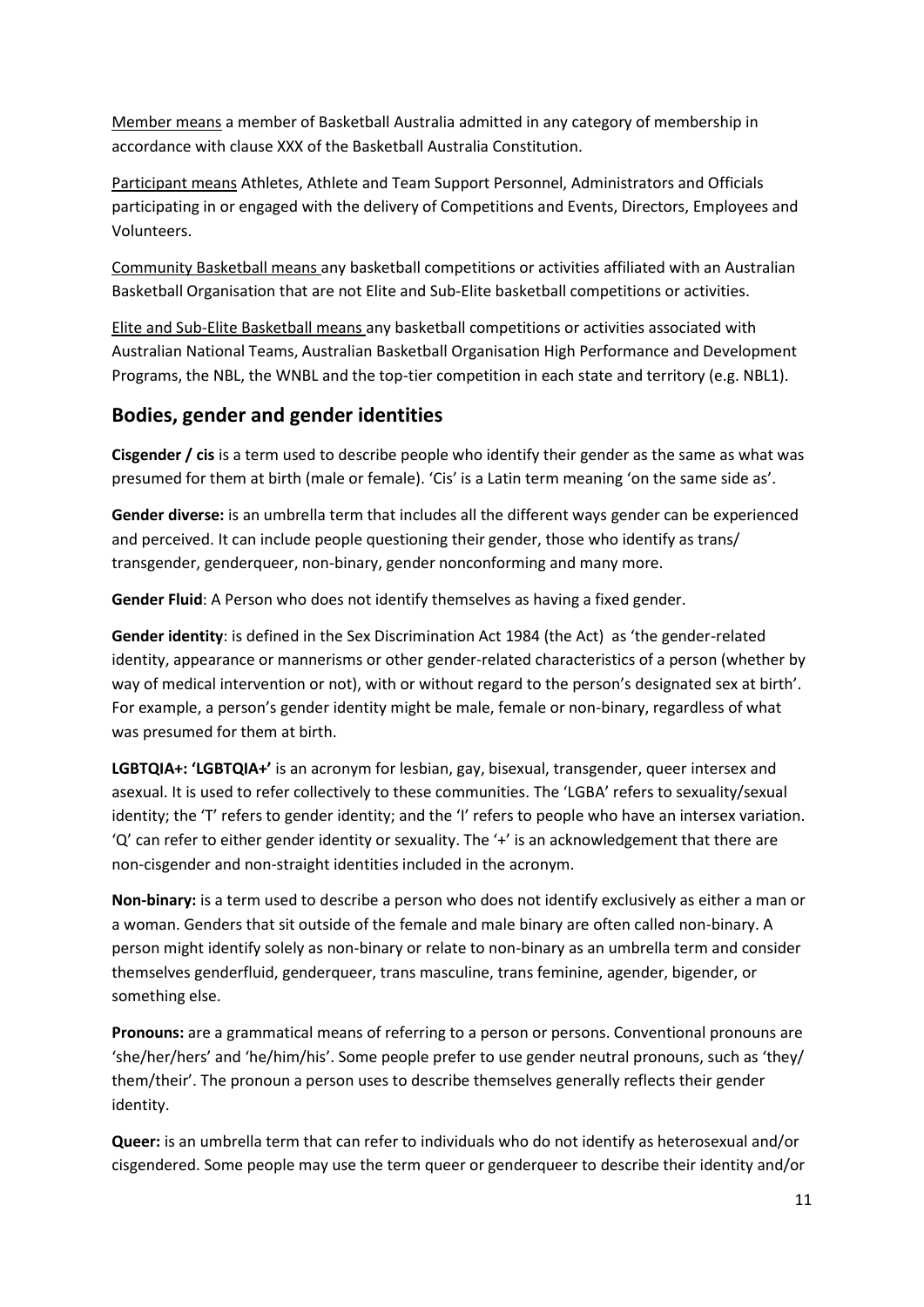gender expression. For some the term 'queer' may have a negative connotation due to the historical use of the term being used as a derogatory slur, however this term has been reclaimed by some LGBTQIA+ people to describe themselves.

**Sex:** refers to a person's biological sex or sex characteristics. These may be genetic, hormonal, or anatomical. Unlike 'gender identity', 'sex' is not defined in the Act.

**Transgender:** (commonly abbreviated to 'trans') is a general term used to describe a person whose gender identity is different from the sex they were assumed at birth. Being transgender is about how an individual describes their own gender. It is not necessarily about their biological characteristics. A person whose birth certificate originally described them as female, who now identifies as a man, may refer to themselves as 'trans', 'trans man' or 'man'. Similarly, a person originally described on their birth certificate as male, who now identifies as a woman, may refer to themselves as 'trans', 'trans woman' or 'woman'.

**Transition:** or affirmation refers to the social, medical or legal steps that a transgender person takes to affirm their gender identity. A transition or affirmation may or may not involve medical treatment, including surgeries or hormone therapy. People can transition as children or as adults. Each transition is different. Gender Identity can change over time and is not necessarily a fixed state.

**Social transition:** is the process by which a person changes their gender expression to better match their gender identity. This may include changing their name, pronouns, and appearance.

**Medical transition:** is the process by which a person changes their physical sex characteristics to align with their gender identity. This may include hormone therapy, surgery or both.

**Legal transition:** is the process by which a person changes their identity documents, name, or both, to reflect their gender identity. This may include changing their gender marker on a passport or birth certificate or changing their name on a driver's licence or bank card.

### **Societal attitudes/issues**

**An ally, cis ally, straight ally, or heterosexual ally:** is typically a heterosexual and cisgender person who supports equal civil rights, gender equality, LGBTQ+ social movements, and challenges homophobia, biphobia, and transphobia. Not everyone who meets this definition identifies as an "ally". An ally acknowledges that LGBTQ+ people face discrimination and thus are socially disadvantaged. They aim to use their position as heterosexual and cisgender individuals in a society focused on heteronormativity to counter discrimination against LGBTQ+ people. An ally can also be someone who identifies within the LGBTQ+ community and supports an aspect of that community in which they don't identify with (e.g. a Cisgender gay man may identify as an ally to transgender individuals).

**Biphobia:** is abuse towards someone who is attracted to more than one gender, and even includes when that person's identity is erased. This can be in the form of telling someone that their sexuality is "just a phase", or even telling them to "pick a side."

**Cissexism:** is where something is based on a discriminatory social or structural view that positions (either intentionally or otherwise) the trans experience as either not existing or as something to be pathologised. Cissexism believes that gender identity is determined at birth and is a fixed and innate